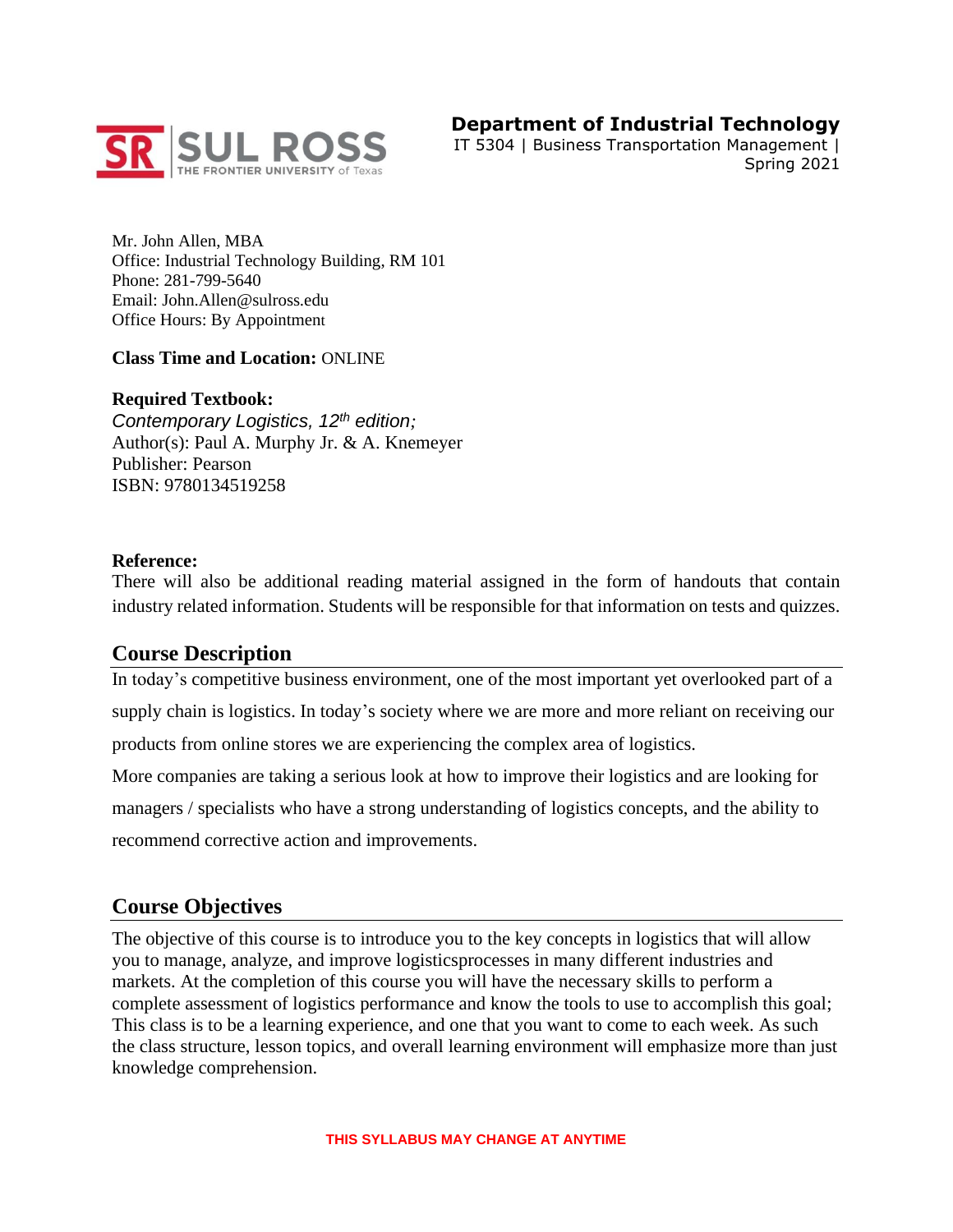**Class Topics include:**

- Introduction to Logistics (Overview)
- Logistics and Information Technology
- Strategic and Financial Logistics
- Organizational & Managerial Issues in Logistics
- Procurement
- Facilities

# **Students with Special Needs**

Sul Ross State University (SRSU) is committed to equal access in compliance with Americans with Disabilities Act of 1973. It is SRSU policy to provide reasonable accommodations to students with documented disabilities. It is the Student's responsibility to initiate a request. Please contact me, Ms. Rebecca Greathouse Wren, M.Ed., LPC-S, Director/Counselor, Accessibility Services Coordinator, Ferguson Hall (Suite 112) at 432.837.8203; mailing address is P.O. Box C-122, Sul Ross State University, Alpine, Texas 79832. Students should then contact the instructor as soon as possible to initiate the recommended accommodations.

### **Attendance –Student Expectations**

Attendance (regular participation in the online classroom) is essential for maintaining the best learning environment. Learning occurs in relationship not only between student and course materials, but, just as importantly, peer to peer, professor to student, and student to professor.

Participation in this course via the Internet is the responsibility of the student. Students receiving benefits from government agencies must adhere to policies stipulated by the specific agency.

NOTE: This Internet class demands that the student be self‐motivated and self‐disciplined. You are responsible to keep up with the schedule, assignments, and exams. I will be contacting you throughout the semester by email, and Blackboard is available at all times.

# **What You Should Understand About Internet Classes**

- 1. Be realistic about the amount of time required to do the coursework.
- 2. On‐line is NOT easier!
- 3. Schedule class time just as if you were attending class on‐campus
- 4. Turn in your work **ON TIME**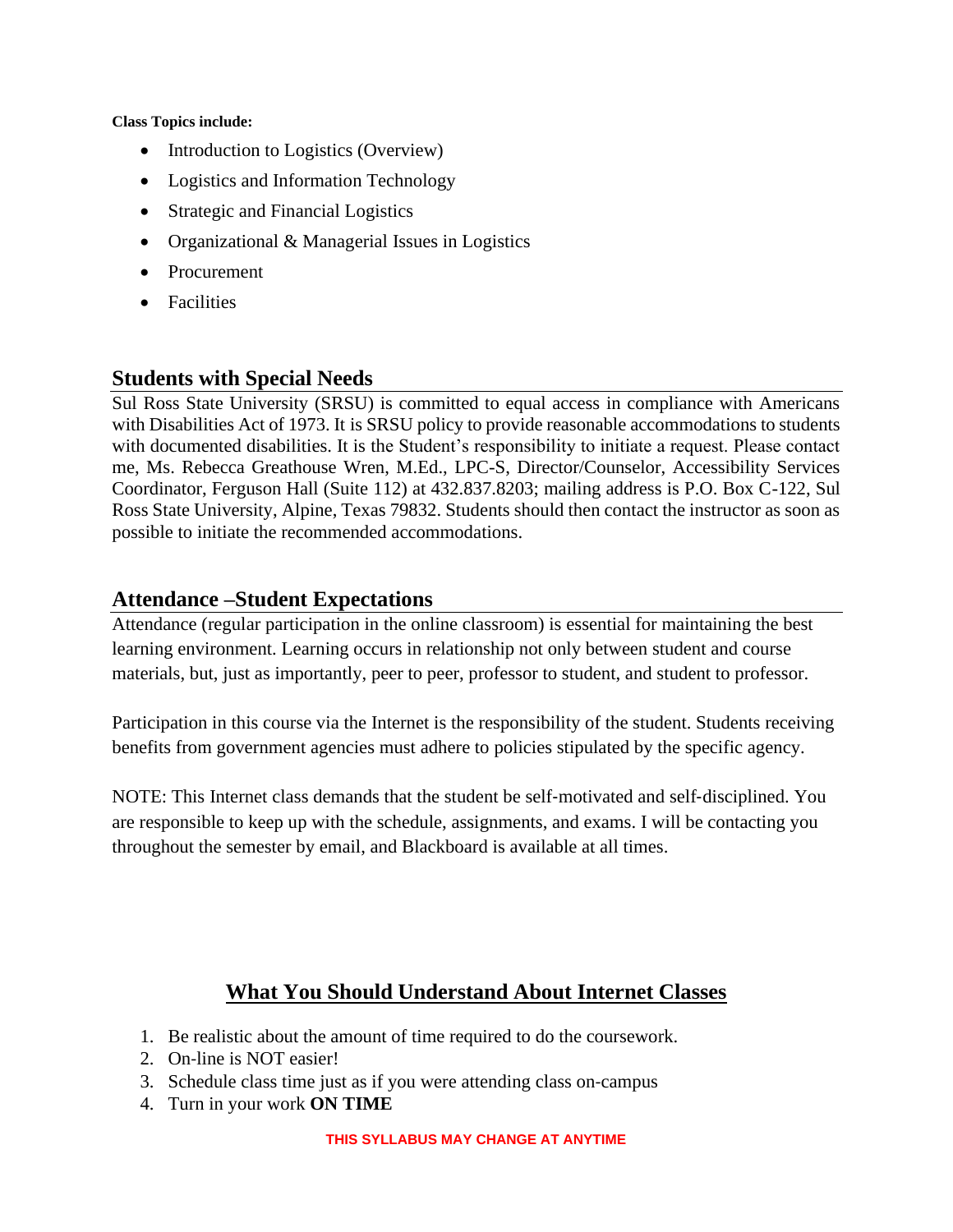- 5. Participate actively in the class
- *6. Use e‐mail and the discussion boards to communicate often with your instructor & classmates*
- 7. Log onto the class at least 5 times a week
- 8. Do NOT fall behind in your assignments
- 9. ASK for help when you need help

## **Distance Education Non-Participation Statement**

Policies in effect for on-campus, traditional classroom instruction courses also apply to students enrolled in distance education courses, including Web-based and ITV courses. The University allows a maximum of 20% absences in a course before an instructor may drop a student for excessive absences. In Web courses, this policy is interpreted as not participating for more than 3 weeks in a long semester, 1 week in a summer session, or 3 days in the midwinter session.

### *Any student dropped for non-participation will receive an "F" in the course dropped. Inactivity may include the following:*

- not logging on to the course not submitting assignments
- not participating in scheduled activities
- not communicating with the instructor by phone or email, and/or
- not following the instructor's participation guidelines stated in the syllabus

Any student who has not logged on to this course or submitted assignments by January 29, 2020 will be considered to have exceeded the University's policy on "excessive absences" and may be automatically dropped from the course. Blackboard statistics track the logins made and document the sections of the course accessed. These statistics will be used by your professor as a factor in documenting your participation in the course.

### *Your professor will use Blackboard statistics to document logins to the course and assignments accessed.*

### **Class Structure**

**The course is totally online.** Strategies include: Reading resources (papers); lectures with assignment instructions and use of the discussion board through Blackboard; written assessments at midterm and final; use of the Internet; and e‐mails among students and between individual students and the professor. *Students are responsible for completing all assigned work***.**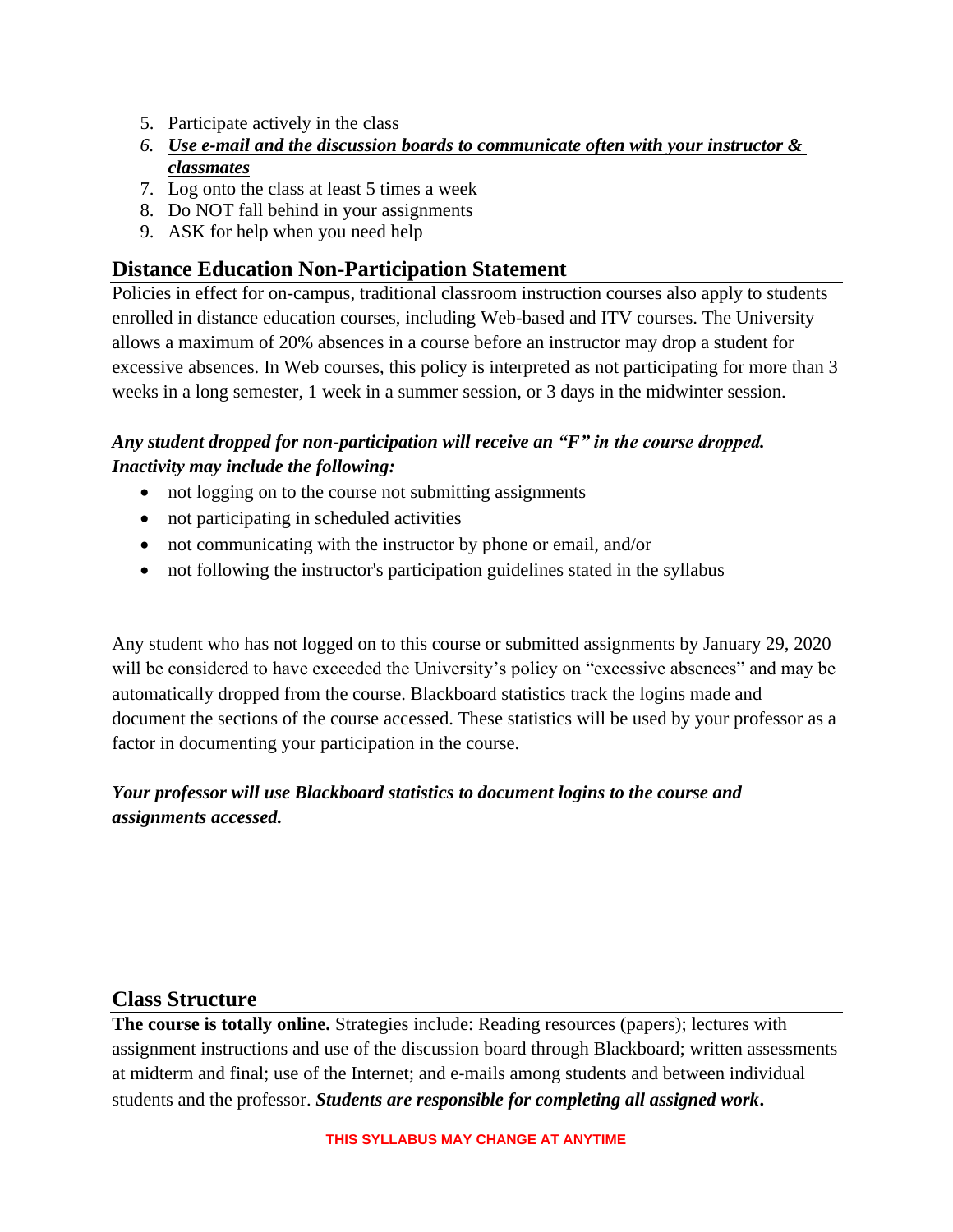### **Discussion Participation**

*Discussion topics are set up for each module; you are expected to contribute to each discussion by posting a comment and replying to at least 2 other posts. Five points can be earned for each discussion following the guidelines below. Spelling and grammar count.*

### **Time Commitment**

You will be expected to log on to the course site 5‐6 times per week. You are also expected to participate in all assigned activities including discussions in the course. Students should be prepared to spend at least 4-6 hours per week outside of class on assignments that will include: Homework, Reading Assignments, Lab work and studying for tests and quizzes.

### **Assignments**

**All assignments are to be submitted via Blackboard. No late work will be accepted without proper documentation or prior approval by the instructor.** 

**Course Communication:** The official e-mail communications channel for this course is the Sul Ross State University e-mail account (yourname@sulross.edu) of each student and professor. For the purposes of this course, no other e-mail account is acceptable.

**Due dates:** All assignments and projects will be given due dates which must be met. All assignments will be due by 11:59 pm on the assigned day. Assignments and projects will not be accepted if they are turned in late without approval. **Late assignments will lose ten points per calendar day**. Students are responsible for meeting the deadlines even if classes are missed.

**Grading:** All work will be graded on specific criteria using the following guidelines. Any worksheets will be graded on a points-per-answer basis. Any sketches and drawings assigned will be graded on a 100point (percentage) scale. Criteria for grading will include accuracy of content, appropriateness of content for assignment, presentation, and clarity. Projects in the lab will be graded on accuracy, neatness, content, adherence to standards, adherence to assignment, and workmanship. Graded items will be broken into specific categories and presented on grade sheets given at the time the assignments are given.

# **Grading Policy**

Final grades will be determined by totals in these areas:

- 25% quizzes / Test
- 30% final exam (comprehensive)
- 25% assignments: homework
- 20% discussion participation

In the event one of the above categories is not completed during the course that percentage will